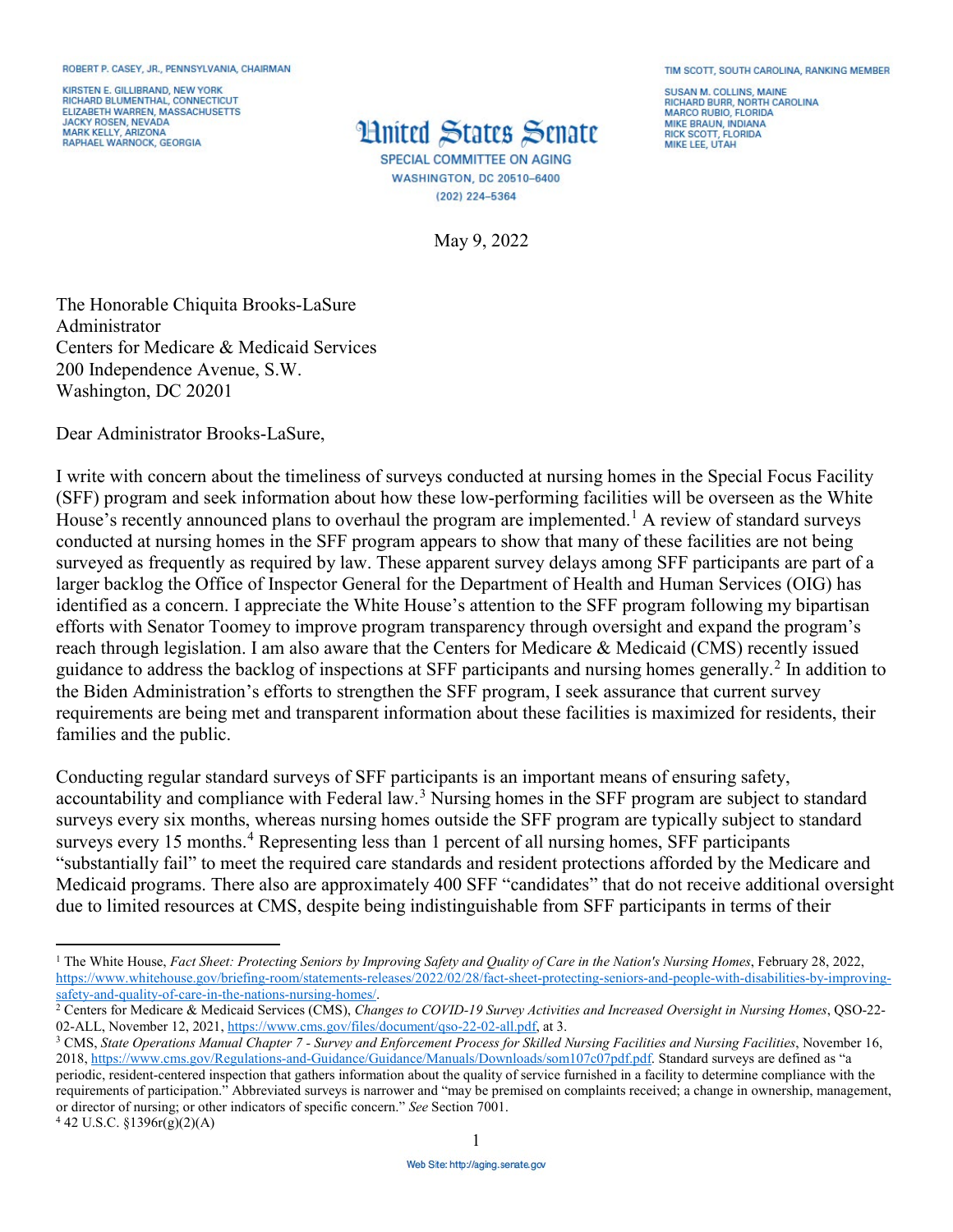qualifications for enhanced oversight.<sup>5</sup> Like all nursing homes, SFF participants and SFF candidates also are SFF participants and SFF candidates help residents and their families make better informed choices about their subject to "abbreviated surveys" for complaints and infection control, which take place between standard surveys and are narrower in focus.<sup>[6](#page-1-1)</sup> The statutory survey requirements coupled with CMS's publicly identifying care.

## **Data, Documents Shows Persistent Survey Delays at SFFs**

Aging Committee staff conducted a review that found 15 nursing homes in the SFF program had gone six months or longer without a standard survey as of CMS's February 23, 2022 program report. Spread across 14 states, these nursing homes represent 22 percent of the 63 facilities in the SFF program that were subject to more frequent inspections at the time.<sup>[7](#page-1-2)</sup> Four of the facilities had gone at least seven months without a standard survey; three more had gone eight months without a standard survey, according to the program report.

 These delays would be concerning on their own but also are not isolated to recent months: Aging Committee following restrictions put in place early in the COVID-19 pandemic.<sup>[8](#page-1-3)</sup> In Florida, a SFF participant went 12 did not have a standard survey for more than 10 months after the CMS survey restrictions were [lifted.](https://lifted.10)<sup>10</sup> And in staff identified multiple examples of SFF participants that went long periods without these statutorily required inspections. These delays took place after CMS allowed states to restart standard surveys in August 2020, months with no standard survey from September 2020 to September 2021.[9](#page-1-4) In California, one SFF participant Georgia, the state's two SFFs went without standard surveys for 9 months<sup>[11](#page-1-6)</sup> and 10 months, [respectively.](https://respectively.12)<sup>[12](#page-1-7)</sup>

Nursing homes that go long periods between standard surveys can accumulate deficiencies in the absence of regular oversight. One Missouri SFF participant that has been in the program for three-and-a-half years provides an illustrative example. The most recent standard survey was conducted in July 2021, the first since September

<span id="page-1-2"></span>7 CMS, *Special Focus Facility ("SFF") Program*, February 23, 2022,

-

[http://web.archive.org/web/20220303182751/https:/www.cms.gov/Medicare/Provider-Enrollment-and-](http://web.archive.org/web/20220303182751/https:/www.cms.gov/Medicare/Provider-Enrollment-and-Certification/CertificationandComplianc/downloads/SFFList.pdf)

 additions" are nursing homes recently added to the SFF program that have not had a standard inspection since being added to the list. "Not Candidate" list consists of nursing homes that are qualified to be selected. States maintain a candidate list ranging from five to 30 nursing homes. [Certification/CertificationandComplianc/downloads/SFFList.pdf,](http://web.archive.org/web/20220303182751/https:/www.cms.gov/Medicare/Provider-Enrollment-and-Certification/CertificationandComplianc/downloads/SFFList.pdf) at 2. There are six categories of nursing homes in the SFF program. "New improved" are nursing homes that have failed to show significant improvement since the prior standard survey after entering the SFF program. "Improving" are nursing homes that have shown significant improvement on the most recent standard inspection. "Recently graduated" nursing homes are those that have been released from the program after showing continued improvement through two standard surveys. "No longer in Medicare and Medicaid" are nursing homes that were terminated by CMS from participation in Medicare and Medicaid. Finally, the "SFF <sup>8</sup> CMS, Enforcement Cases Held during the Prioritization Period and Revised Survey Prioritization, QSO-20-35-ALL, August 17, 2020,

<span id="page-1-0"></span><sup>5</sup> Senators Bob Casey and Pat Toomey, *Families' and Residents' Right to Know: Uncovering Poor Care in America's Nursing Homes*, June 2019, [https://www.aging.senate.gov/imo/media/doc/Casey%20Toomey%20SFF%20Report%20June%202019.pdf,](https://www.aging.senate.gov/imo/media/doc/Casey%20Toomey%20SFF%20Report%20June%202019.pdf) at 2. In response to this report and additional oversight, CMS began monthly identifying SFF candidates.

<span id="page-1-1"></span>additional oversight, CMS began monthly identifying SFF candidates.<br><sup>6</sup> Phone call between Office of Inspector General for the Department of Health and Human Services (HHSOIG) and the U.S. Senate Special Committee on Aging, February 16, 2022.

<span id="page-1-4"></span><span id="page-1-3"></span>[https://www.cms.gov/files/document/qso-20-35-all.pdf.](https://www.cms.gov/files/document/qso-20-35-all.pdf)<br><sup>9</sup>CMS, *Health Inspection Summary for Oak Haven Rehab and Nursing Center*, last accessed April 29, 2022, [https://www.medicare.gov/car](https://www.medicare.gov/care)e-<br>compare/inspections/nursing-ho

<span id="page-1-5"></span>compare/inspections/nursing-home/105302/health.<br><sup>10</sup> California Department of Public Health, *Survey and Inspection Results for La Mariposa Care and Rehabilitation Center*, last accessed May 2, [notice03042022.pdf.](https://www.cms.gov/files/document/california-056086-la-mariposa-care-rehab-ctr-public-notice03042022.pdf) La Mariposa, which was in the SFF program for more than five years stopped accepting payments for Medicare and Medicaid 2022[, https://www.cdph.ca.gov/Programs/CHCQ/LCP/CalHealthFind/Pages/FacilityDetail.aspx?facid=110000031;](https://www.cdph.ca.gov/Programs/CHCQ/LCP/CalHealthFind/Pages/FacilityDetail.aspx?facid=110000031) *see also* CMS, *Medicare and Medicaid Notice to the Public re: La Mariposa*[,](https://www.cms.gov/files/document/california-056086-la-mariposa-care-rehab-ctr-public-notice03042022.pdf) <https://www.cms.gov/files/document/california-056086-la-mariposa-care-rehab-ctr-public>after it was decertified from the program in March 2022. The California Department of Public Health told the Aging Committee that a new owner is seeking to buy the facility and reinstate it.

<span id="page-1-6"></span><sup>&</sup>lt;sup>11</sup> CMS, *Health Inspection Summary for River Brook Healthcare Center*, last accessed April 29, 2022[, https://www.medicare.gov/care-](https://www.medicare.gov/care-compare/inspections/nursing-home/115635/health)

<span id="page-1-7"></span>compare/inspections/nursing-home/115635/health.<br><sup>12</sup> CMS, *Health Inspection Summary for Pioneer Health of Central Georgia*, last accessed April 29, 2022, <u>https://www.medicare.gov/care</u>[compare/inspections/nursing-home/115564/health.](https://www.medicare.gov/care-compare/inspections/nursing-home/115564/health)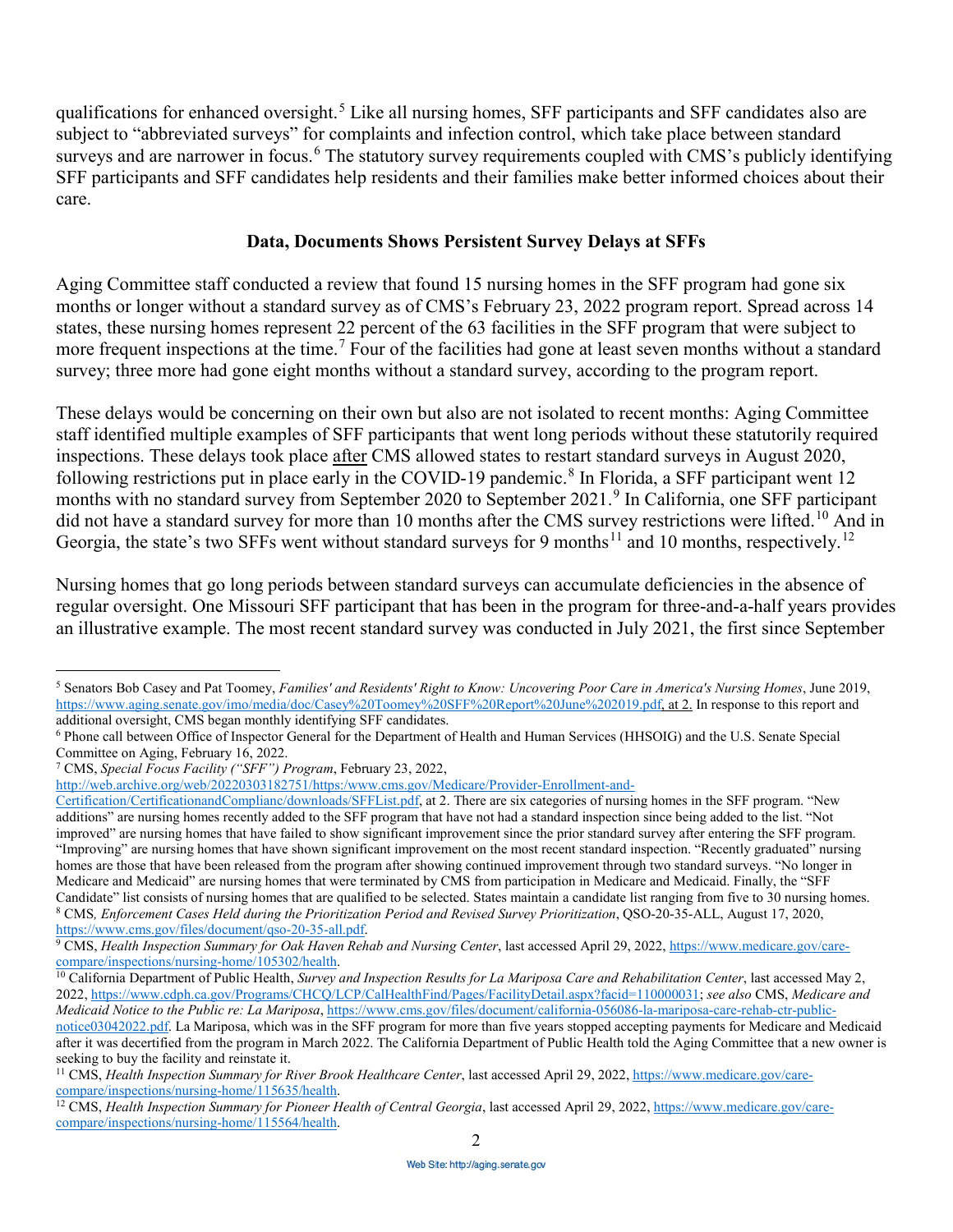2019, and 11 months after CMS lifted its survey [restrictions.](https://restrictions.13)<sup>13</sup> The September 2019 survey identified six deficiencies while the July 2021 survey identified 20—more than twice the state and national average including failing to document resident falls and failing to timely provide blood cancer medication to a [resident.](https://resident.14)[14](#page-2-1) In the intervening time, a March 2021 survey conducted in response to a complaint detailed how a resident was found injured in "an unoccupied room on an unoccupied hall, with the door shut."[15](#page-2-2) The facility's social worker, who only learned of the fall when they overheard coworkers "gossiping" two days later, reported that "[t]he resident looked bad, had a cut under one eye, a bruise on the forehead and what appeared as possible rug burn to his/her nose and cheek."[16](#page-2-3) The nursing home was cited for failing to ensure the resident, who also had been hit with an office binder by a staff member in an incident captured on a security camera and investigated in October 2020,<sup>17</sup> was kept free from abuse and neglect.

 In another instance, one Minnesota SFF participant with a pattern of abuse and neglect deficiencies was not subject to a standard survey until June 2021—10 months after CMS reinstated them.<sup>[18](#page-2-5)</sup> The facility had been cited for five deficiencies related to the prevention and reporting of abuse and neglect in 2019 and 2020, including several in its most recent standard survey in November 2019. The November 2019 standard survey detailed three residents who had been harmed by the nursing home's practices, including a resident who was hospitalized and died "when the facility failed to monitor for ongoing rectal bleeding."<sup>19</sup> When the June 2021 standard survey was conducted, the nursing home was cited for failing to timely report suspected abuse and neglect to proper [authorities.](https://authorities.20)<sup>20</sup>

Finally, an infection control survey described how an Ohio SFF participant failed to take appropriate measures against the spread of COVID-19, such as providing protective equipment, ensure that it was used correctly, and screen facility staff. The January 2021 survey reported that 23 of the facility's 25 residents tested positive for COVID-19 and one was admitted to an intensive care unit.<sup>21</sup> The nursing home, which entered the SFF program in January 2021, was not subject to a standard survey until May 2021, nine months after CMS lifted its standard survey [restrictions.](https://restrictions.22)<sup>22</sup> Its most recent standard survey was conducted in March 2019.

I am concerned that similar survey delays identified by recent OIG reports may leave residents at risk at the 400-plus SFF candidates. Senator Toomey and I introduced the Nursing Home Reform Modernization Act, S. 782, last year to enhance accountability at SFF participant and candidate facilities and provide them with on-site consultation to facilitate improvement and enhance quality of care.<sup>23</sup> In addition to continuing to push to get

<span id="page-2-0"></span> $\overline{a}$ <sup>13</sup> CMS, *Health Inspection Summary for St Johns Place*, last accessed April 29, 2022, <u>h[ttps://www.medicare.gov/care-compare/inspections/nursing](https://www.medicare.gov/care-compare/inspections/nursing)-home/265733/health. St. John's Place as a program graduate in CMS's April 2</u>

<span id="page-2-1"></span> $\frac{14}{14}$  *Id.*; see also CMS[,](https://www.medicare.gov/care-compare/inspections/pdf/nursing-home/265733/health/standard?date=2021-07-28) Statement of Deficiencies and Plan of Correction for St Johns Place, July 28, 2021, [https://www.medicare.gov/car](https://www.medicare.gov/care)e-compare/inspections/pdf/nursing-home/265733/health/standard?date=2021-07-2

<span id="page-2-2"></span><sup>&</sup>lt;sup>15</sup> CMS, *Statement of Deficiencies and Plan of Correction St Johns Place*, May 5, 2021, https://www.medicare.gov/care-<br>compare/inspections/pdf/nursing-home/265733/health/complaint?date=2021-05-20, at 12.

<span id="page-2-3"></span> $\frac{16}{16}$  *Id.*, at 8.

<span id="page-2-4"></span> $17$  *Id.*, at 8-11.

<span id="page-2-5"></span> [compare/inspections/nursing-home/245052/health.](https://www.medicare.gov/care-compare/inspections/nursing-home/245052/health) 19 CMS, *Statement of Deficiencies and Plan of Correction for Moorhead Restorative Care Center*, November 7, 2019, <sup>18</sup> CMS[,](https://www.medicare.gov/care-compare/inspections/nursing-home/245052/health) *Health Inspection Summary for Moorhead Restorative Care Center*, last accessed April 29, 2022, [https://www.medicare.gov/car](https://www.medicare.gov/care)e-compare/inspections/nursing-home/245052/health.

<span id="page-2-6"></span>

<span id="page-2-7"></span>[compare/inspections/pdf/nursing-home/245052/health/standard?date=2021-06-16,](https://www.medicare.gov/care-compare/inspections/pdf/nursing-home/245052/health/standard?date=2021-06-16) at 2.<br><sup>21</sup> Centers for Medicare & Medicaid Services, Statement of Deficiencies and Plan of Correction for Crystal Care Center of Franklin Furnace [https://www.medicare.gov/care-compare/inspections/pdf/nursing-home/245052/health/standard?date=2019-11-07,](https://www.medicare.gov/care-compare/inspections/pdf/nursing-home/245052/health/standard?date=2019-11-07) at 28.<br><sup>20</sup> CMS[,](https://www.medicare.gov/care-compare/inspections/pdf/nursing-home/245052/health/standard?date=2021-06-16) *Statement of Deficiencies and Plan of Correction for Moorhead Restorative Care Center*, June 16,

<span id="page-2-8"></span>

<sup>2021</sup>[, https://www.medicare.gov/care-compare/inspections/pdf/nursing-home/366003/health/infection-control?date=2021-01-06 ,](https://www.medicare.gov/care-compare/inspections/pdf/nursing-home/366003/health/infection-control?date=2021-01-06) at 1.<br><sup>22</sup> CMS, *Health Inspection Summary Crystal Care Center of Franklin Furnace*, last accessed

<span id="page-2-10"></span><span id="page-2-9"></span>press release, March 17, 2021, https://www.aging.senate.gov/press-releases/casey-toomey-introduce-bipartisan-nursing-home-reform-legislation-. compare/inspections/nursing-home/366003/health.<br><sup>23</sup> U.S. Senate Special Committee on Aging (Aging Committee), "Senators Casey, Toomey Introduce Bipartisan Nursing Home Reform Legislation,"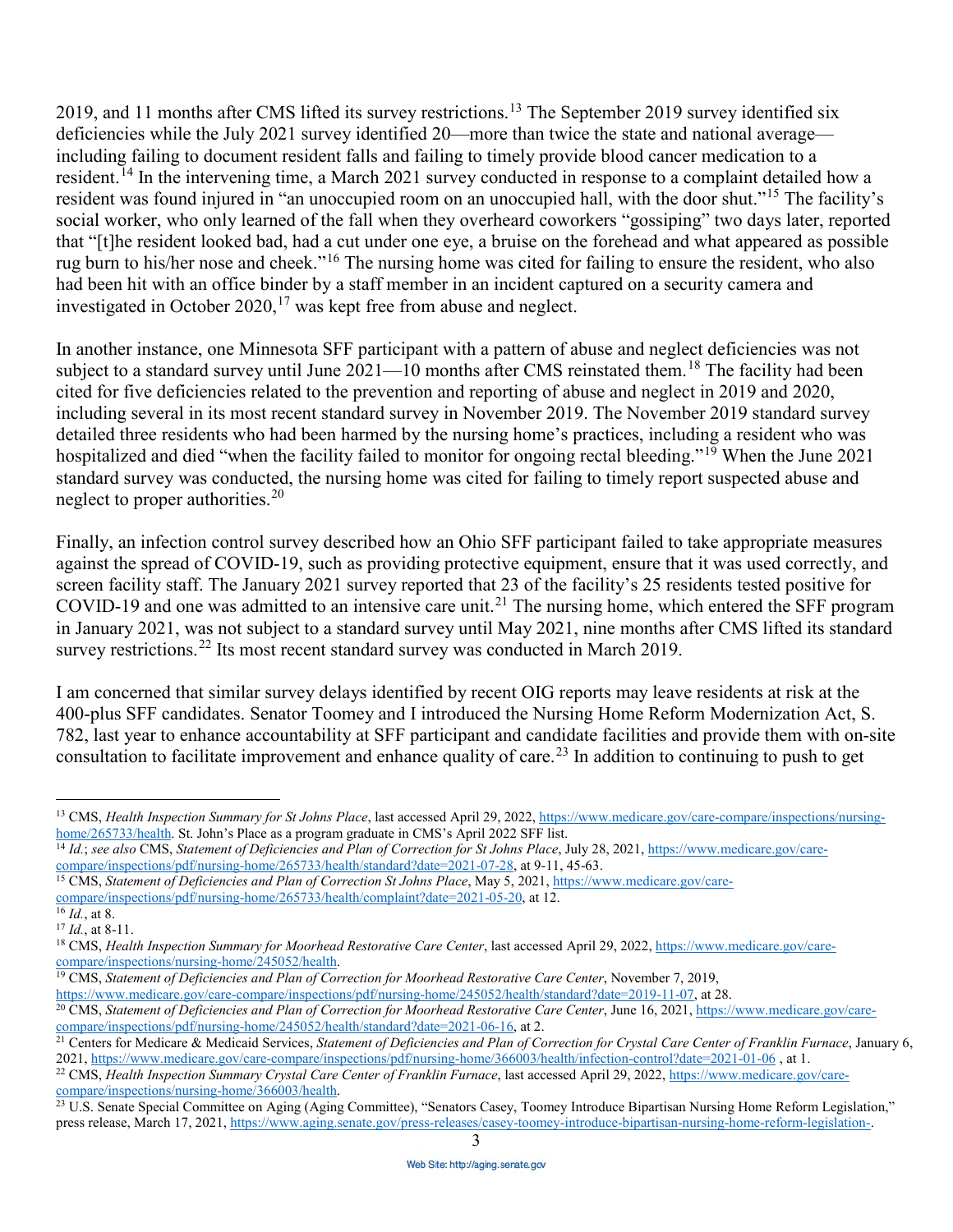that legislation passed into law, I plan to closely track the Biden Administration's implementation of the White House's proposals to extend the reach and impact of the SFF program.

## **SFF Survey Delays Part of Broader Backlog Identified by the OIG**

[surveys.](https://surveys.24)<sup>[24](#page-3-0)</sup> The OIG issued a report last year that found 71 percent of nursing homes nationally had gone at least 28 states that repeatedly missed CMS's performance goals for nursing home oversight between FY2015 and The standard survey delays for SFF participants have taken place at a time when HHS's independent watchdog has warned of states falling behind on nursing home inspections generally. The OIG has reported that backlogs of inspections have persisted since CMS suspended standard surveys in response to the outbreak of the COVID-19 pandemic from March 2020 to August 2020 in favor of concentrating on infection control and complaint 16 months without a standard survey as of May 31, 2021, with backlogs of nursing homes surveyed ranging from 22 percent to 96 percent by [state.](https://state.25)<sup>25</sup> In a recent briefing, the OIG informed Aging Committee staff that while survey backlogs nationally were trending in the right direction, as of mid-February, 45 percent of facilities had gone 16 months or more without a standard survey, according to data on the CMS [website.](https://website.26)<sup>26</sup> The OIG's concerns regarding survey timeliness predate the pandemic. For example, in a recent report identifying FY2018, the OIG found that 41 percent of "performance measures that States failed to meet were the result of States not conducting high-priority complaint surveys or standard surveys within required timeframes."<sup>[27](#page-3-3)</sup> The OIG noted "staffing shortages as a root cause of State survey performance problems,"[28](#page-3-4) and issued several recommendations to CMS intended to improve its monitoring of state survey programs.

## **Conclusion and Questions**

The inspection data and persistent deficiencies, coupled with the OIG's recent reports, leave me concerned about the timeliness, consistency and effectiveness of SFF program oversight and the wellbeing of residents in those facilities. In order to ensure everything possible is being done to protect residents living in these nursing homes, please respond to the following questions not later than June 6, 2022.

- 1. The White House recently announced changes to the SFF program as part of a broad plan to improve the quality of nursing home care in our [Nation.](https://Nation.29)<sup>[29](#page-3-5)</sup> I would appreciate you providing additional which it intends to do so. In addition, I would appreciate your commitment to keep my office specifics about the steps CMS anticipates taking to bolster the SFF program and the timeline on apprised of progress as CMS develops its policy. In addition, please provide the following information:
	- a. At the end of February 2021, there were 63 nursing homes in the SFF program, representing 71 percent of the program's maximum capacity. Please provide a list of

1

<span id="page-3-0"></span><sup>&</sup>lt;sup>24</sup> CMS, *Frequently Asked Questions for State Survey Agency and Accrediting Organization Coronavirus Disease 2019 (COVID-19) Survey Suspension, March 13, 2020, https://www.cms.gov/files/document/covid19survey-activity-su* 

<span id="page-3-1"></span> [https://oig.hhs.gov/oei/reports/OEI-01-20-00430.pdf.](https://oig.hhs.gov/oei/reports/OEI-01-20-00430.pdf) 26 Phone call between HHSOIG and Aging Committee, February 16, 2022; *see also* CMS, *S&C Quality, Certification and Oversight Reports Database*, <sup>25</sup> HHSOIG, States' Backlogs of Standard Surveys of Nursing Homes Grew Substantially During the COVID-19 Pandemic, OEI-01-20-00431, July 2021, [https://oig.hhs.gov/oei/reports/OEI-01-20-00431.pdf,](https://oig.hhs.gov/oei/reports/OEI-01-20-00431.pdf) at 1. This report was an addendum to a December 2020 report that identified similar issues in the early months of the pandemic. See HHSOIG, *Onsite Surveys of Nursing Homes During the COVID-19 Pandemic: March 23-May 30, 2020*, OEI-01-20-00430, https://oig.hhs.gov/oei/reports/OEI-01-20-00430.pdf.

<span id="page-3-2"></span>[https://qcor.cms.gov/nh\\_wizard.jsp?which=0&report=late\\_survey.jsp](https://qcor.cms.gov/nh_wizard.jsp?which=0&report=late_survey.jsp) [hereinafter S&C QCOR].<br><sup>27</sup> HHSOIG, CMS Should Take Further Action to Address States with Poor Performance in Conducting Nursing Home Surveys, January 2022

<span id="page-3-3"></span>[https://oig.hhs.gov/oei/reports/OEI-06-19-00460.pdf,](https://oig.hhs.gov/oei/reports/OEI-06-19-00460.pdf) at 10.

<span id="page-3-5"></span>

<span id="page-3-4"></span> $\frac{28 \text{ Id.}}{29 \text{ Supra}}$ , note 1.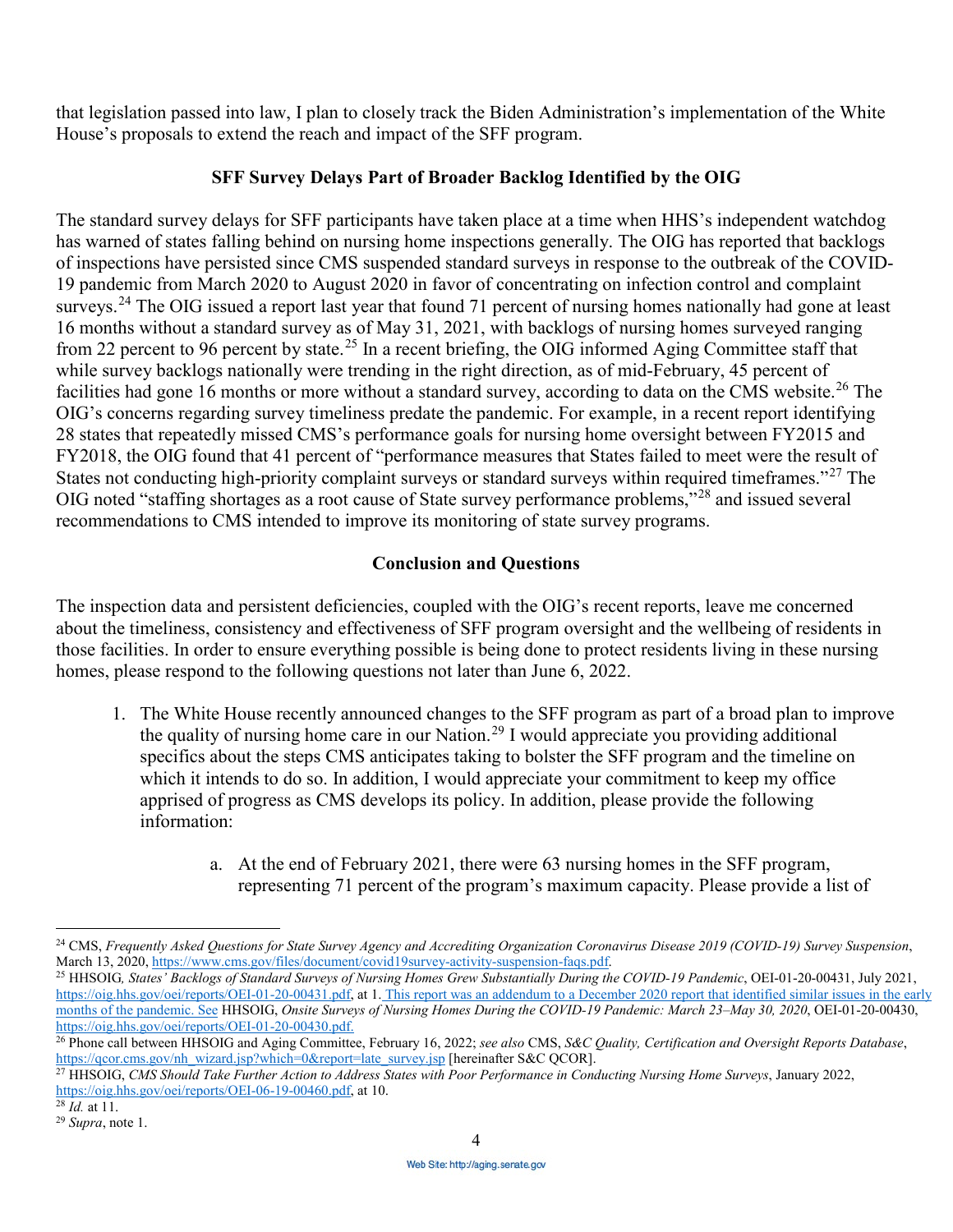the number of facilities in the SFF program and the maximum capacity of the program for each of the last 36 months.

- SFF participants before graduating, and as candidates? Do these data vary widely by b. What is the average and median amount of time that nursing homes currently spend as state?
- c. What percentage of nursing homes that have graduated or exited the candidate list return to the program as a participant or candidate within five years?
- poorest performing facilities are not inappropriately "graduating" from the program d. How would CMS balance efforts to scrutinize more facilities with ensuring that the before their performance has sufficiently improved?
- and catastrophic weather events? What lessons from the pandemic can CMS apply to better monitoring this program in the future? 2. Given the current and past standard survey delays Aging Committee staff have identified at SFF participants, what plans are currently in place to ensure continuous and timely surveys of SFF participants during periods of national and regional emergencies, such as the COVID-19 pandemic
- 3. Staffing shortages and staff turnover at state survey agencies were cited by the OIG as a "root cause" CMS considered to improve survey agency staffing? What types of technical assistance does CMS of delays in nursing home [surveys.](https://surveys.30)<sup>30</sup> What, if any, information can CMS share about the scope of staffing shortages at state survey agencies, and the extent to which it contributes to delays in nursing home surveys? What is CMS doing to address these chronic problems? What strategies, if any, has provide to states to assist them in conducting timely and effective oversight of SFFs and SFF candidates?
- and a dropdown menu to access a lengthy and densely worded PDF in a small font size that lists SFF program oversight? 4. I am concerned that information about SFF participants and candidates is difficult for residents, their families and the public to find. For example, Care Compare website users must navigate two links participants and candidates. In another instance, the Overdue Recertification Surveys Report on the Survey and Certification Quality, Certifications, and Oversite website of CMS provides important transparency to track survey backlogs, as well as Provider, Deficiency, Enforcement, and Abuse [reports.](https://reports.31)[31](#page-4-1) However, the search engine does not allow users to search for SFF participants or candidates. What steps can CMS take to make information about SFF participants and candidates more easily accessible for Care Compare users? What steps does CMS plan to take to enable queries of SFF participants and SFF candidates in its survey oversight search engine to facilitate SFF
- program oversight? 5. Recent reporting by the *New York Times* identified longstanding practices that contribute to a lack of transparency for residents and their families regarding serious problems at nursing homes that remain sealed from public view.[32](#page-4-2) Given the frequency with which SFF participants and SFF

 $\overline{a}$ 

<span id="page-4-2"></span><span id="page-4-1"></span>

<span id="page-4-0"></span><sup>&</sup>lt;sup>30</sup> *Supra*, note 28, at 11, 18.<br><sup>31</sup> *Supra*, note 27, S&C QCOR.<br><sup>32</sup> Robert Gebeloff, Katie Thomas, and Jessica Silver-Greenberg, "How Nursing Homes' Worst Offenses Are Hidden From the Public," *New York Times*, December 10, 2021[, https://www.nytimes.com/2021/12/09/business/nursing-home-abuse-inspection.html.](https://www.nytimes.com/2021/12/09/business/nursing-home-abuse-inspection.html)